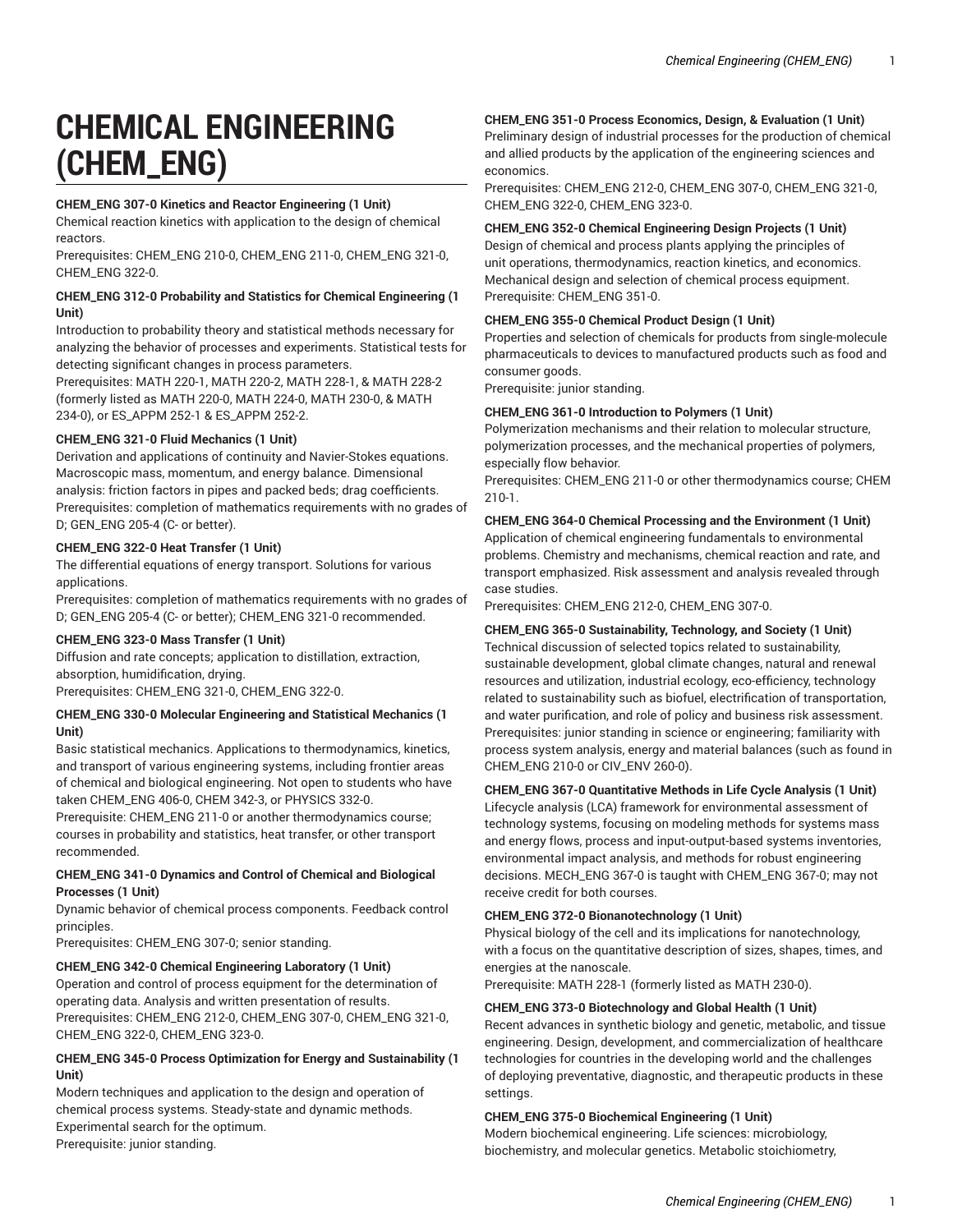energetics, growth kinetics, transport phenomena in bioreactors, and product recovery.

Prerequisite: CHEM\_ENG 307-0, CHEM\_ENG 323-0, or consent of instructor.

#### **CHEM\_ENG 376-0 Principles of Synthetic Biology (1 Unit)**

Overview of synthetic biology's foundations in the natural sciences and engineering and its applications in medicine, biotechnology, and green chemistry. How engineering driven approaches may be used to accelerate design-build-test loops required for reprogramming existing biological systems and constructing new ones.

Prerequisite: CHEM\_ENG 275-0 or BIOL\_SCI 201-0 or BIOL\_SCI 202-0 (formerly BIOL\_SCI 215-0 or BIOL\_SCI 219-0).

#### **CHEM\_ENG 377-0 Bioseparations (1 Unit)**

Downstream process in biotechnology. Separation and lysis of cells. Recovery of organelles and proteins. Protein separation and purification. Prerequisites: CHEM\_ENG 323-0 (may be taken concurrently); CHEM\_ENG 275-0 or BIOL\_SCI 201-0 or BIOL\_SCI 202-0 (formerly BIOL\_SCI 215-0 or BIOL\_SCI 219-0).

#### **CHEM\_ENG 379-0 Computational Biology: Analysis and Design of Living Systems (1 Unit)**

This course provides an introduction to fundamental principles and methods for computational and mathematical analysis of natural and engineered biological systems. Emphasis is placed upon understanding and designing biological systems based upon conceptual framings including multi-scale networks, dynamic control, genetic circuits, and biological programs.

#### **CHEM\_ENG 381-0 Practical Biological Imaging (1 Unit)**

Theory and practice of biological microscopy in a lab setting; image acquisition, analysis, and the ethics of image manipulation.

#### **CHEM\_ENG 382-0 Regulatory Sciences in Biotechnology (1 Unit)**

Course on topics at the intersection of science, engineering, and biotech regulatory compliance. Federal regulations for drug product development; regulatory compliance processes and organizational structure; interface between biotechnology processes and regulatory sciences; global harmonization of regulations; regulatory documentation.

**CHEM\_ENG 395-0 Special Topics in Chemical Engineering (1 Unit)** Topics suggested by students or faculty and approved by the department.

#### **CHEM\_ENG 404-0 Advanced Thermodynamics (1 Unit)**

Quantitative study of the fundamental principles of thermodynamics. Application of the laws of thermodynamics, concepts of equilibrium, equations of state, and properties of solutions to problems of engineering significance, including phase and chemical reaction equilibria.

#### **CHEM\_ENG 406-0 Selected Topics in Thermodynamics (1 Unit)** Selected topics from recent literature in thermodynamics.

#### **CHEM\_ENG 408-0 Chemical Engineering Kinetics and Reactor Design (1 Unit)**

Interpretation of chemical rate selectivity data in homogeneous and heterogeneous reaction systems. Development and application of the theory of chemical kinetics, including collision, transition state, and surface reactivity approaches. Theory and analysis of reaction in heterogeneous phases. Reactor design with applications to and extension of ideal and nonideal reactor models: gas-solid, gas-liquid, and three-phase reactor design.

#### **CHEM\_ENG 409-0 Advanced Reactor Design (1 Unit)**

Advanced engineering aspects of reactor design. Analysis of coupled transport processes and chemical reaction in application to realistic design and scale-up of various types of chemical reactors. Optimization problems in reactor design and operation.

#### **CHEM\_ENG 410-0 Principles of Heterogeneous Catalysis (1 Unit)**

Recent publications in heterogeneous catalysis are reviewed along with formal lectures on fundamentals. Topics include kinetics and mechanisms of surface reactions, catalyst characterization, structure of solids, surface reactivity trends, active site concepts, importance of mass transfer, and examples of catalysis by metals, oxides, sulfides and zeolites.

#### **CHEM\_ENG 421-0 Fluid Mechanics (1 Unit)**

Derivation of Navier-Stokes equations and their application for solution of fluid mechanics problems in the inviscid fluid, creeping flow and boundary layer approximations.

#### **CHEM\_ENG 422-0 Heat and Mass Transfer (1 Unit)**

Heat and Mass transfer by heat conduction, diffusion, and convection. (Linear phenomena only; heat transfer by radiation, natural convection, and mass transfer in concentrated solutions are not discussed.) Steadystate and transient processes. General formulation, approximations, and model building. Emphasis on developing physical insight.

#### **CHEM\_ENG 451-0 Applied Molecular Modeling (1 Unit)**

Introduction to modern computational methods for calculating properties of reaction systems, as well as thermodynamics, transport, and structural properties of materials.

#### **CHEM\_ENG 462-0 Viscoelasticity & Flow in Polymer Systems (1 Unit)**

Fundamental aspects of polymer rheology, including the theory of linear viscoelasticity, measurement of fundamental flow properties, constitutive equations, the kinetic- molecular theories of viscoelasticity, and polymer processing behavior.

#### **CHEM\_ENG 463-0 Polymerization Reaction Engineering (1 Unit)**

Polymerization reactions and resulting molecular weight distributions; modeling of polymerization kinetics; batch, continuous stirred tank and tubular flow reactor design for optimal polymerizations; emulsion and catalyzed polymerizations; photoresist technology.

#### **CHEM\_ENG 472-0 Interfacial Phenomena and Bionanotechology (1 Unit)**

#### **CHEM\_ENG 477-0 Bioseparations (1 Unit)**

Downstream processing in biotechnology. Separation and lysis of cells. Recovery of organelles and proteins. Protein separation and purification. Prerequisites: CHEM\_ENG 321-0, CHEM\_ENG 323-0 (or equivalent), CHEM\_ENG 375-0.

#### **CHEM\_ENG 478-0 Advances in Biotechnology (1 Unit)**

The emergence of new tools and ideas in biotechnology continues to accelerate, and this course is an introduction to a range of topics at the forefront of this field. The objective of this class is to expose students to the multidisciplinary research, and provide technical and intellectual skills from fields such as biochemical engineering, biochemistry, bioengineering, biomaterials, metabolic engineering, molecular biology, nanobiotechnology, pharmacology, and tissue engineering.

#### **CHEM\_ENG 489-0 Selected Topics in Chemical Engineering (1 Unit)** Selected topics from recent literature.

#### **CHEM\_ENG 499-0 Projects (1-3 Units)**

Thorough study and submission of a report on a chemical engineering problem. Permission of instructor and department required. May be repeated for credit.

# **CHEM\_ENG 510-0 Seminar (0 Unit)**

Department seminar.

#### **CHEM\_ENG 520-0 Professional Development in Research in Chemical and Biological Engineering (0 Unit)**

A required class for all PhD students in Chemical and Biological Engineering. This class will cover necessary skills and best practices for